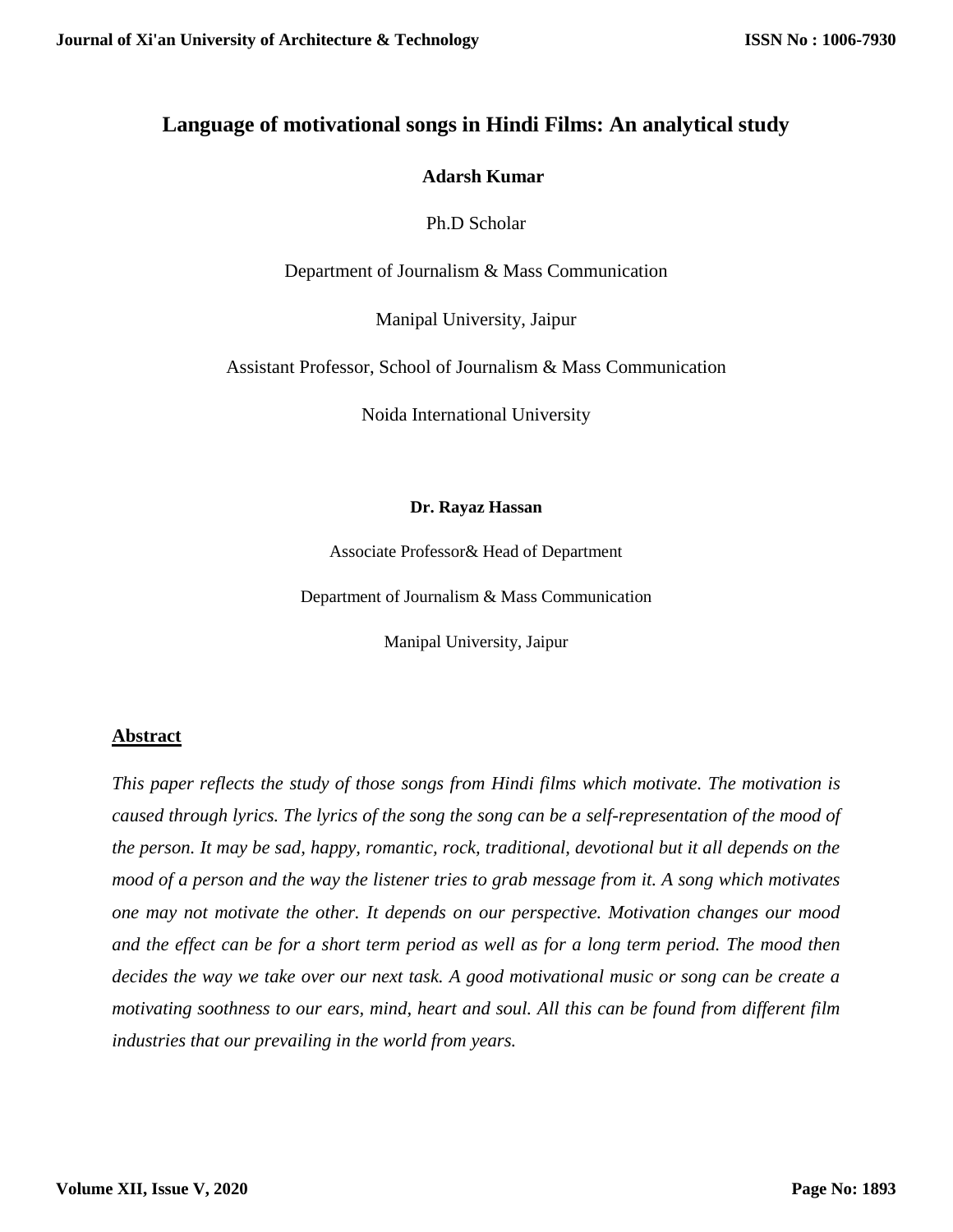#### **Keywords:**

Hindi film songs, motivational, positivity, happiness, language, mood, taste

### **Introduction:**

The universe has many traditions and practices and every tradition has its self type of melody tastes. Tongues and the pronunciation on tongues vary after every few distance, so as our melody and its design. But there is a fascinating data about songs is that we may not comprehend the words of the other vernaculars or of other traditions but if we hear it from heart, we are going to comprehend the sentiments behind the music. After hearing to it for just once or twice we are of course going to sense that which type of subject the music has. It signifies that our tradition may vary but we are all integrated by our sentiments i.e. the strength of sentiments. We can gear this strength from songs.

Now we can utilize this strength to motivate ourselves which is the case most of the time. By music it does not means just one category of songs but it consists all types of music from all traditions. It can be traditional music which varies from place to place or rock music of any vernacular. Music is there in everybody's life. It may be likely that a person may not prefer Hollywood or Bollywood music but may prefer another genre of song which might belong from a traditional song of one's ancestry [1].

Hindi is and has been the most stretched uttered tongue in India, nearly 41% of the Indian inhabitants being its vernacular speaker. It is also one of the Indian tongues with a fine collection of devices and assets for Natural Language Processing research. Thus it was fascinating for us to raid into this sphere and put effort on Hindi data accessible in Devanagari text and merge it with research subjects such as emotionalism examination and watchword searching which are hiking up currently. As no collection was there for Bollywood libretto, a collection with 300 songs libretto was designed and one with 6529 song libretto was designed and the two of them are in Devanagari text without footnotes. The hindmost juxtaposes the libretto details to the usual Hindi script which is very perceptive.

Strains from Bollywood accounts for almost 71% of strains deal in India. This is a wide retail and it would be censorious to put effort on superior institutions of this details. Humans to hear to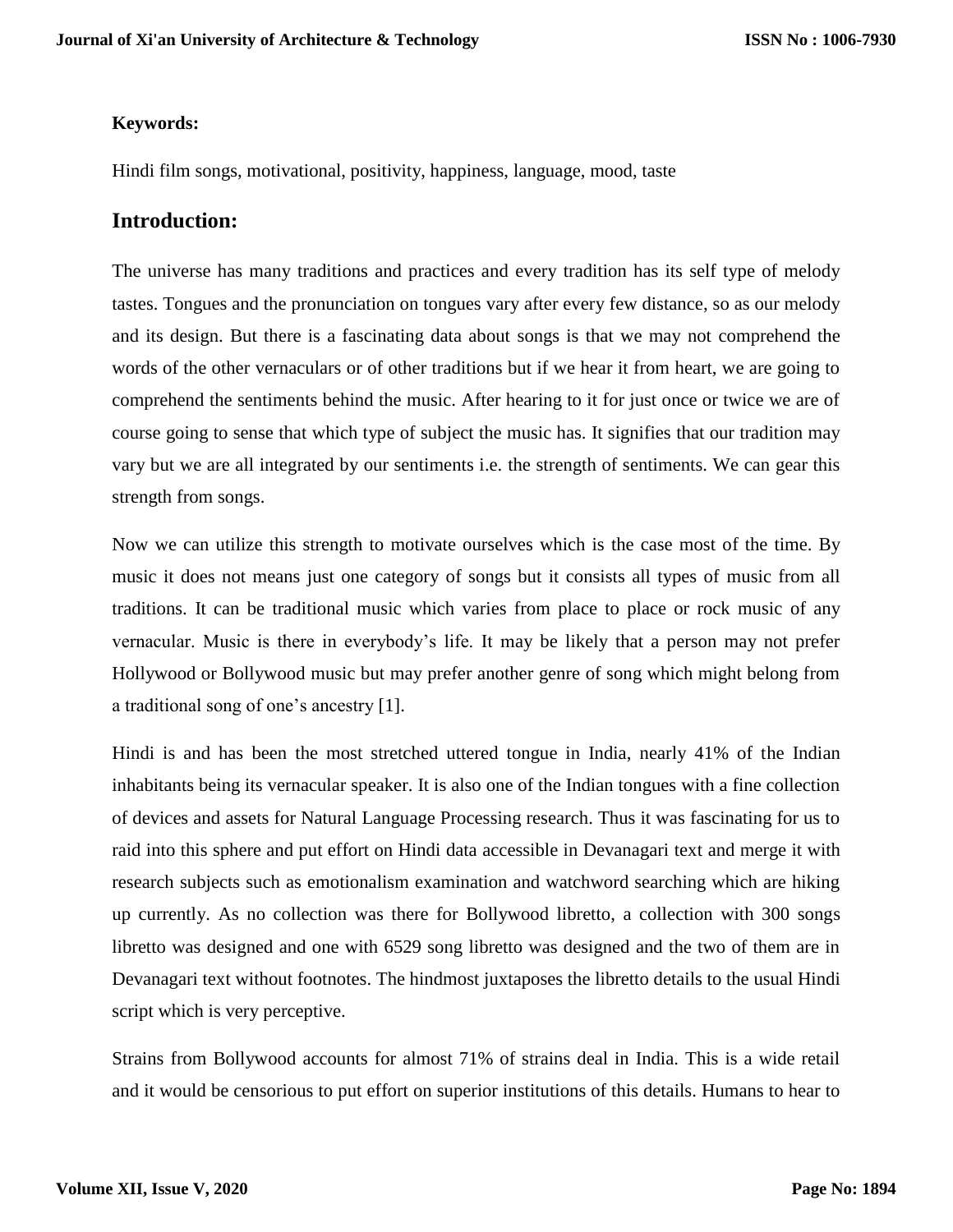varied tones on the basis of their frame of mind and circumstances. It is hence, of assistance to enjoyers to be able to arrange electronic music athenaeum with respect to their emotion or utilize this facts in mechanized playlist creation jobs as researched. Watchword creation from strains would assist in recognizing the emotions of the melody and also in other jobs such as subject discernment it would perform a significant character in guidance techniques as well which would assist us suggest tunes [2].

Similarly if one does not prefer rock music, may prefer gloomy music and if one does not prefer gloomy music, may prefer love songs. Also, there are people who may not prefer songs at all but prefers the tune of a musical tool which might be a guitar, trampoline harmonium, piano or anything but somehow we are all attached to melody

Songs can inspire us in two ways – short durational, long durational. In short durational it inspires us in a way that when we hear to our favorite to our song, it generates happiness, add up to our mood and sentimental state. We start feeling better overcoming all the negativities. A good song has the ability to enhance our mood, to lift up our mood within a short period of time if one listens to their favorite song. There are a number of inspirational songs that can be found. If along with the audio, the video is seen too, it creates a dual impression. It captivates our mind more and creates a sensual impression in a short duration [3].

It so occurs because we connect our sentiments to the sentiments that we grab through the song and accumulate it to make it one. We mix ourselves with the ambience of the song. If the song is from the nineties, we move back to that time period and ignore the present when we are hearing. It feels good because it makes us belong to an imaginative universe, which is designed by a group of squads. It is a good medicine to overcome stress which gives an immediate outcome but for a short span of time because as soon as the song stops playing we are back to the actuality.

In the long durational, it keeps the mind boosted up and motivated even when we are not hearing the song. It is not that it is impossible because at times it does happen. When motivated in this situation, we hum the song or the music. There are songs which we have heard during our childhood and when these songs are heard later it makes us travel back to those golden days and reminisce those cheerful moments and also an imaginative universe which makes us drift apart from the stress and the tensions of life leading us to give relaxation to our soul and mind [4].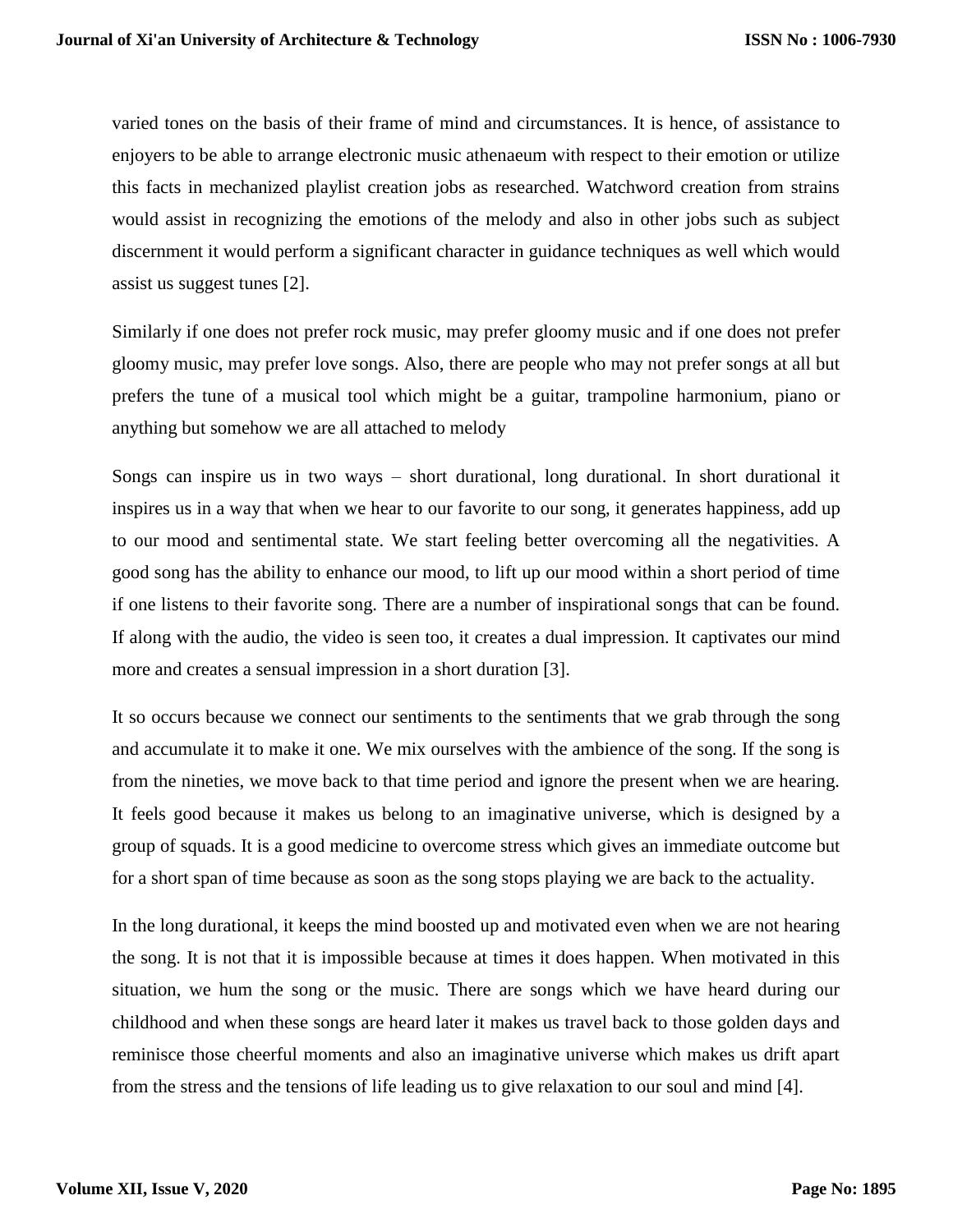This system can be done purposely too by listening to a song whenever we wish to hear or we feel low and can get back to those golden days. This generates encouragement and positive vibes. We can find that if we hum a song at night before sleeping, we will recall it again as soon as we get up in the next morning. If we have weakness for a song, it gains control over our mind. So if the case is so, then we can implement this in our life in a positive way by self enhancement. It generates nostalgia in our mind and by eradicating stress it makes us feel fresh.

When we get into the tendency of reminiscing our loved songs and music during our tensed life, it will help us to get out from our difficult situation of the mind. It will somehow create an impact on our livelihood. It will help us progress by living through our own fantasy world and benefit us and remain carefree [5].

# **Analysis of Motivation in Hindi Songs:**

The song 'Aashayein' from the movie Iqbal :

"Toofaanon ko cheer ke, Manzilon ko chheen le Aashaayein khile dil ki, Ummeedein hase dil ki

Ab mushkil nahin kuch bhi, nahin kuchh bhi"

This song motivates us to reach our goals. It asks us to snatch our goal somehow, even if we have to go through a storm. The song sets up a fire in our heart by letting our wishes to grow in our soul and leave the hopes within us to smile happily. If it be done, then nothing is impossible to achieve. Every goal is attainable. It's all about the desires and hopes lying inside us and the desire to acquire them. We should do good deeds and please god and the people around us so that we can grab the fire from the sun and set our goals with fire within our heart and achieve them. Just like the sun is like a fire ball but still spreads sunlight and shines out bright, the same way a person should have fire in themselves and spread happiness [6].

Further the song 'Kar Har Maidan Fateh' from the biopic Sanju :

"ghaayal parinda hai tu dikhla de zinda hai tu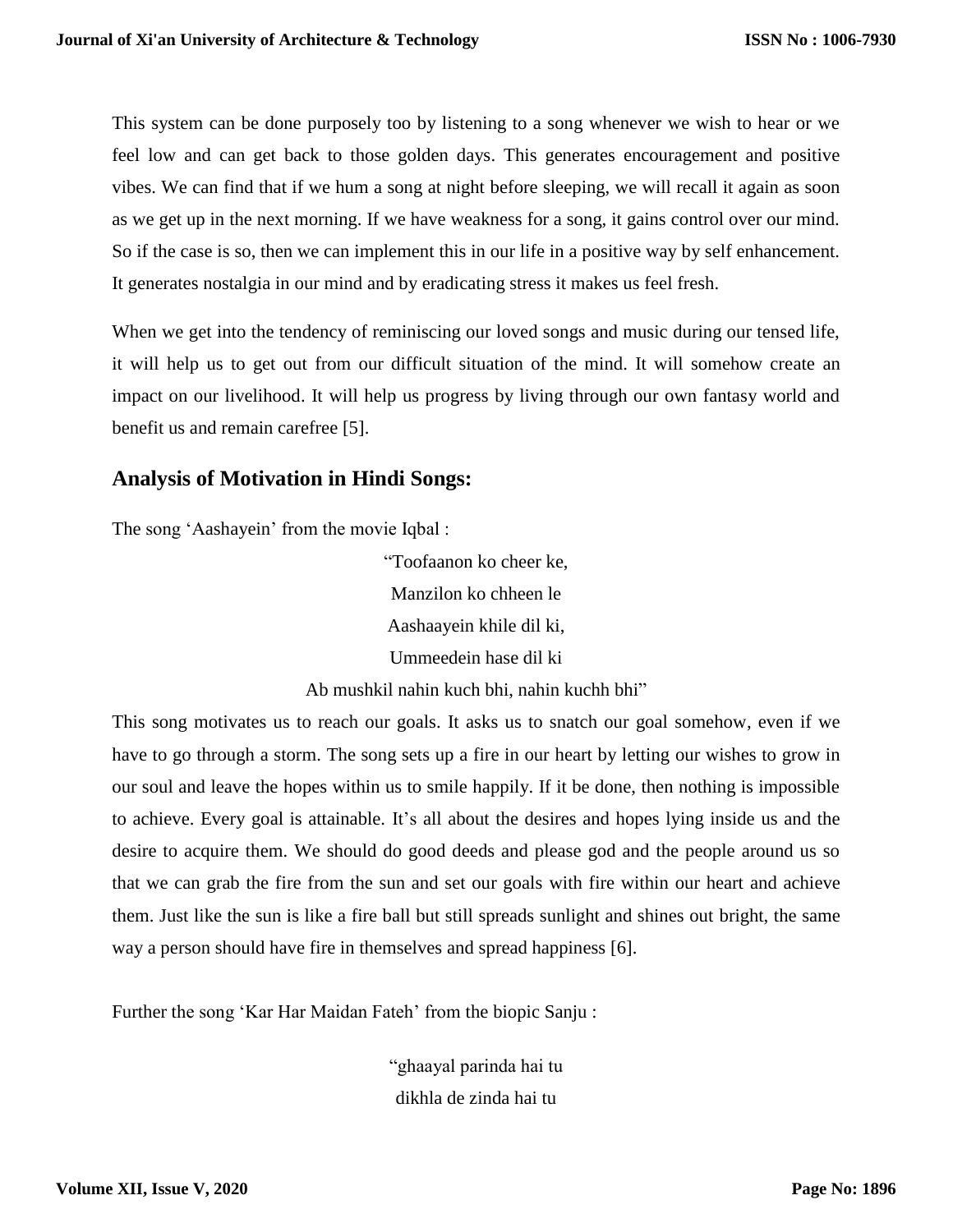baaqi hai tujh mein hausla tere junoon ke aage ambar panaahein maange kar Daale tu jo faisla."

This song claims human beings to be chained and wounded birds. It asks us to make swords out of those chains and show the world that we are not alive and not wounded souls. We still have courage left in us to achieve our passions. By colonizing us the desire to achieve goals cannot be lessened. If one is determined and has a fire within them will achieve it in anyway and will fight against all odds. Seeing this passion, even the sky will ask for place if one decides on something out of happiness [7].

Also the song 'Zinda' from the biographical sports drama Bhaag Milkha Baag :

"Zinda, hain toh, pyala, poora bhar le Kancha, phoote, choora, kaanch kar le Zindagi ka ye ghada le Ek saans mein chadha le Hichkiyon mein kya hai marna! Poora mar le…"

This song conveys the message of living of living our life in reality and not in superstitions by comparing our life metaphorically with a glass. If one is alive then one should fill this glass i.e. ourselves upto the brim. So if the glass breaks and turns into pieces then turn these pieces into another glass and take that glass and drink it in one go. Similarly, if we go through difficult situations in life and fall apart then transfer these pieces into another life i.e. learn a new lesson from the difficulties, overcome from it and make a new one. From this new life we should achieve our goals in one go and not be left behind. Since we know that drinking pieces of glass will kill us so it's better to die completely and not believe in hiccups which is a resemblance of death [8].

The song 'Brothers Anthem' from the sports drama film Brothers : "O… Tukdon Mein Bikhra Andhera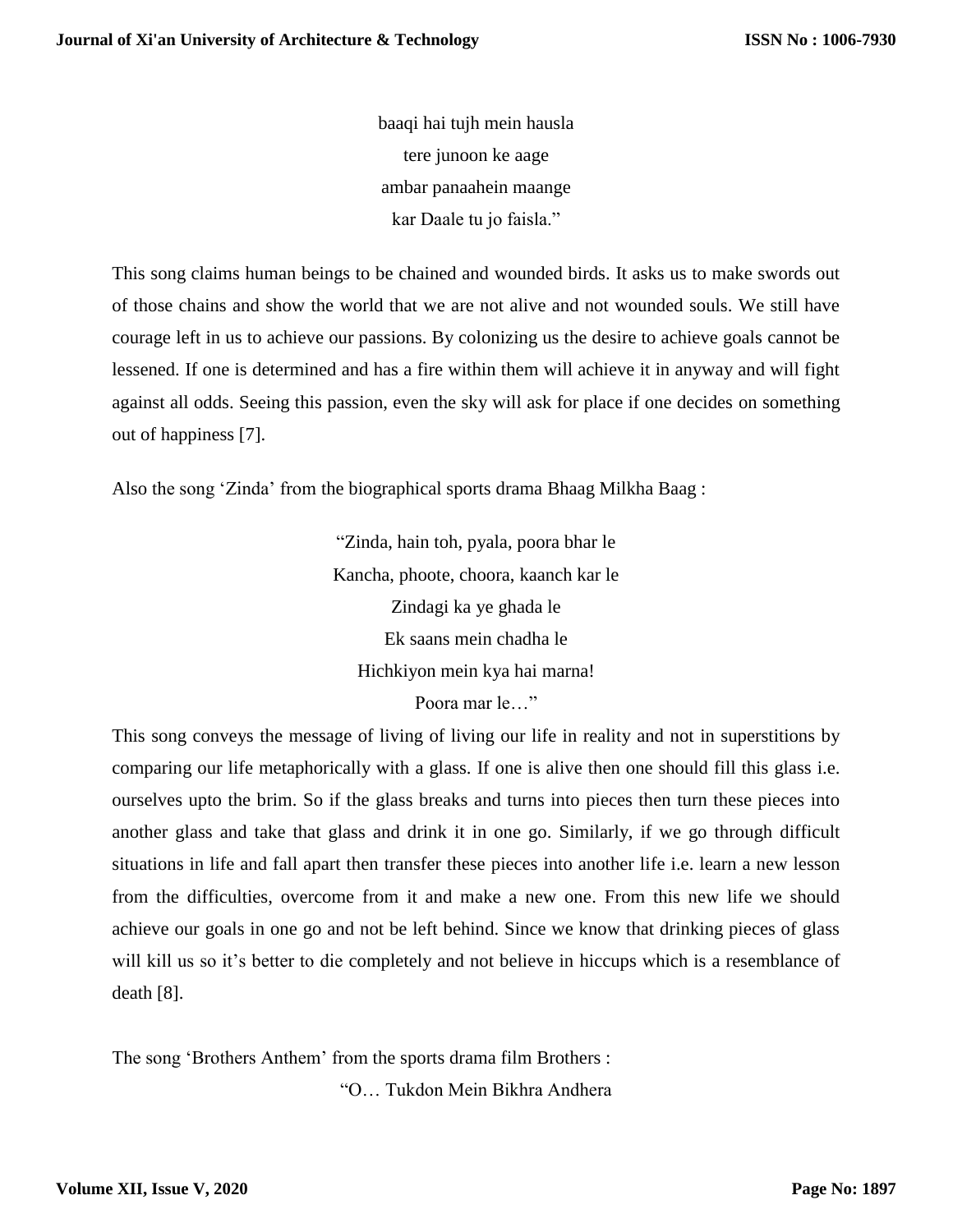Chamka Sitara Jo Tera Ambar Pe Aa Dastkhat Kar De… Tu Ab Talak Tha Adhoora Hone Hi Wala Hai Poora"

This song talks about those times in our life when we are going through a lot of difficulties and everything is against our life. It represents darkness in our life. But the lyrics mean that even when there is darkness in our life we should not give up and find positivity through those circumstances itself. Just like the way the stars twinkles in the darkness and scatters happiness similarly we human beings should also look for positive vibes and spread happiness in the darkest points of our life and be a symbol by crossing all boundaries. By doing this one will be complete because till now one was incomplete as one's motive is to spread happiness and not negativities. Because when life gives you lemons, make lemonade out of it [9].

Then the song 'Lakshya to Har Haal Mein Paana Hai' from a war drama film Lakshya:

"rokein tujhko aandhiyaan

ya zameen aur aasmaan

paayega jo lakshya hai tera

lakshya to, har haal mein paana hai"

This song encourages us to reach our goals. It motivates us by telling that one should achieve their goals anyhow. Life is full o hindrances while achieving something, so no matter if there are hindrances due to storms, earth or the sky, even from any impossible disturbances, the aim has to be attained. If one is full treads on his path along with courage then nothing is impossible, even earth will move under his feet. One will be able to overcome everything by virtue of the determination and aim. For that one should not stoop down due to failures, rather stand strong against all difficulties. The target of life is to achieve the goal in any condition and once that is achieved the goal will step forward and embrace the person [10].

However, the song 'Apna Time Ayega' from a musical drama Gully Boy :

"Kaun bola mujhse na ho payega? Kaun bola, Kaun bola? Apna Time Aayega!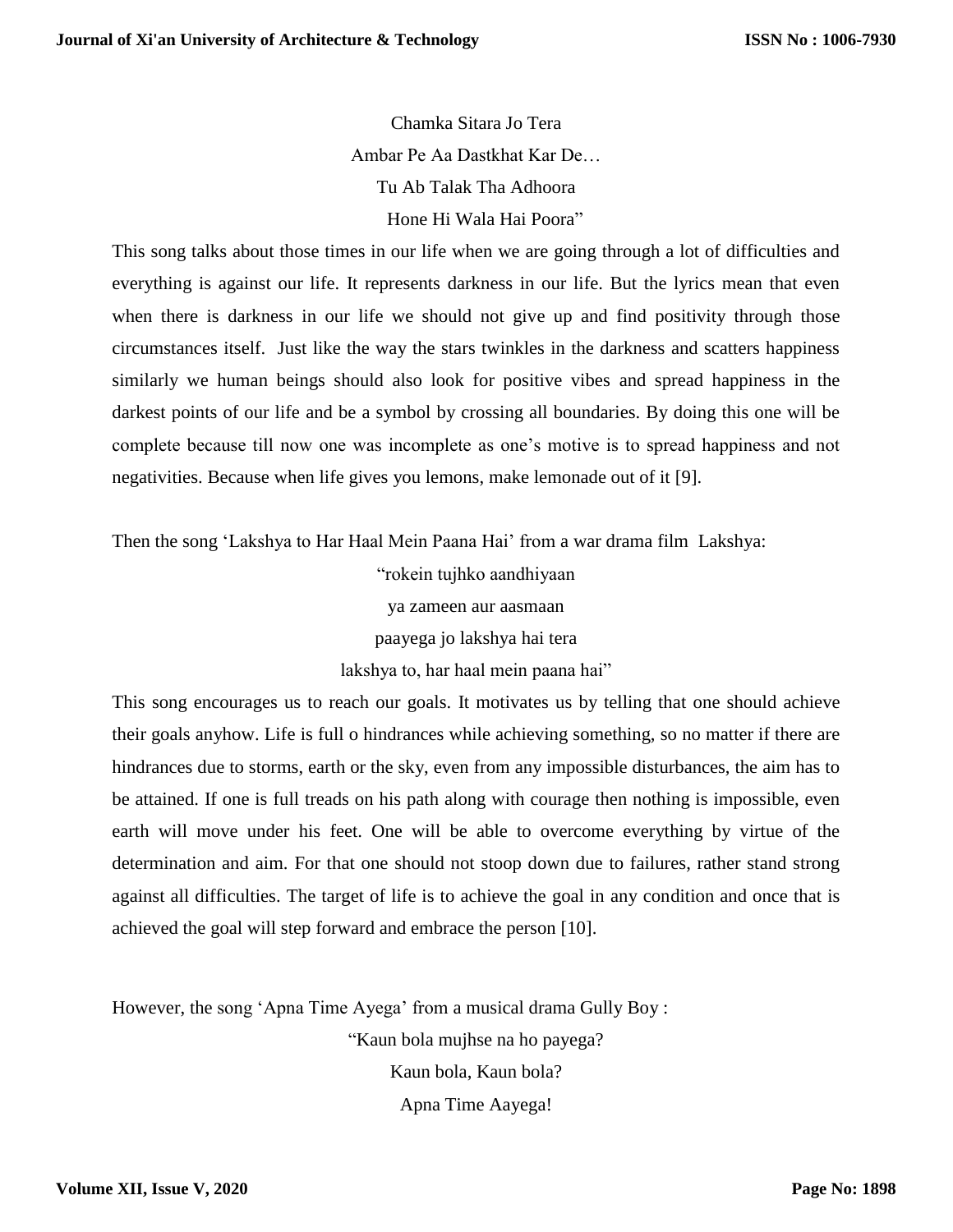# Uth ja apni raakh se Tu uth ja ab talaash mein

This song makes us face the reality of our life that there is throughout there is hustle in the outer world, all competing with each other and demotivating each other. But one should question the person in front who demotivates because one should never think that someone is not capable of anything. It might be that, at that point of time one has not been able to achieve it but it does not mean one will never ever be able to do. When the right time comes, it will happen. All we need to do is have patience and keep on working towards our goals. It suggests us to start right from the beginning and search for one's own destiny. But the song is also contradicting as it says that we have all come into this world empty handed and so there's nothing to take back when we die. The fight for want of everything in this world will be of no use because all we need is a land of the size of our body to bury when we die [11].

The song 'Challa' from Uri: The Surgical Strike **:**

"Main lad jaana main lad jaana Hai lahoo mein ek chingaari Zidd se junoon tak hai jaana Har katra bol raha"

Above song instills the fact within us that no matter what happens we will fight against all the odds. We will fight anyhow with the fire within us, with the sparkle of hope running in our blood, within our veins. It will give us the spirit to fight and produce our best. Every hard work put into to produce something will speak and give best results. All we have to do is keep learning, work hard for better results and giving our best. The level of dedication towards the work will speak through the outcomes. Just keep on fighting, even if there is a need to fight with fire. Seeing this amount of braveness everyone will be shocked and afraid of you. Fight with all the passion left in the heart till death [12].

Further the song 'Badal Pe Paon Hain' from Chak De India:

"Socha Kaha Tha Yeh Jo Yeh Jo Ho Gaya Mana Kaha Tha Yeh Yo Yeh Yo Ho Gaya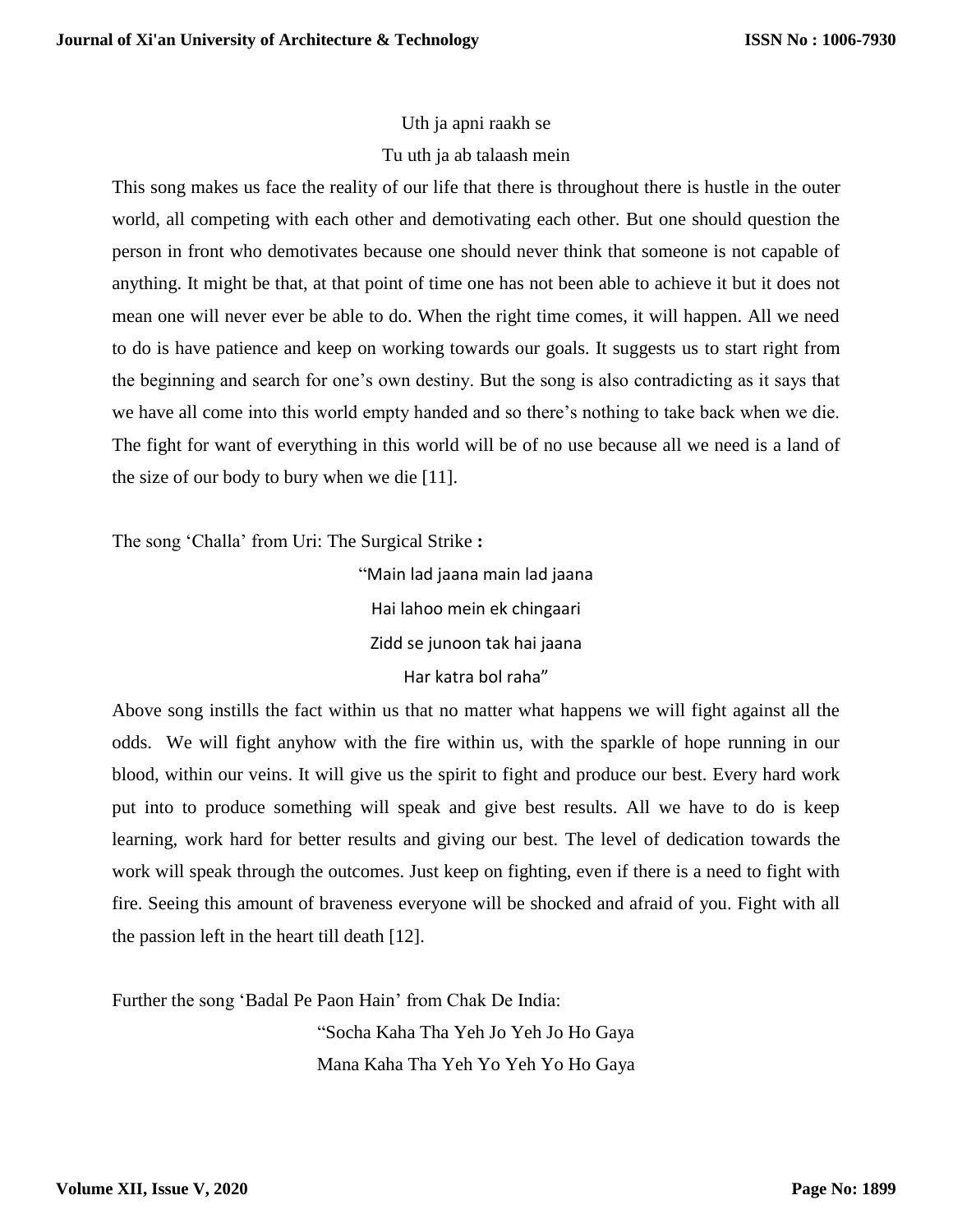Chimti Koi Kaaton Na Hai Ham Toh Hosh Men Kadmon Ko Thaamon Yeh Hai Udte Josh Men"

This song motivates us and takes us to that phase of life when we will reach our goal and it will be unrealizable. The time when it will happen, we won't be able to believe that it could ever happen to us, whatever happened. It will be unbelievable. It will be so unbelievable that one would think that he/she is in a dream and will ask someone to pinch so that they realize that it has actually happened and it is not a dream but a reality. After realizing the fact that it is not a dream, one will feel lying flying high out of ecstasy, joy. The sudden delivery of fruit in life when we loose hope gives us this kind of joy but for that we have to keep on working towards our goals. Life is full of uncertainties [13].

Also the song 'Dangal' from Dangal :

"Re latth gaad doon Re jada paad doon Maa ke pet se marghat tak Hai teri kahaani pag pag pyare"

Life which is full of uncertainties is also full of combats. From the day we come out from our mother's womb to the day we reach the crematorium i.e. from the day we come our born to the day we die, life is full of fights and challenges. We have to be confident enough and keep on winning the fights. Life is full of challenges. It is one's own duty to overcome these challenges. When there is confidence we can just achieve everything and during those bad times which are a part of life, we need to just fight for ourselves against the negativities. The title of the song 'Dangal' itself signifies wrestling which means that we have to keep on wrestle against all the odds, have confidence and a strong belief on yourself. Do not put ears to the words of the society during your bad times, they will keep on judging and become a hindrance to your path. Today it their time to judge but if one ignores this and wrestle, one day you will close their mouth [14].

Then the song 'Sultan' from Sultan:

"Saat aasmaan cheere Ab saat samandar peere

Chal saat suron mein karde ye elaan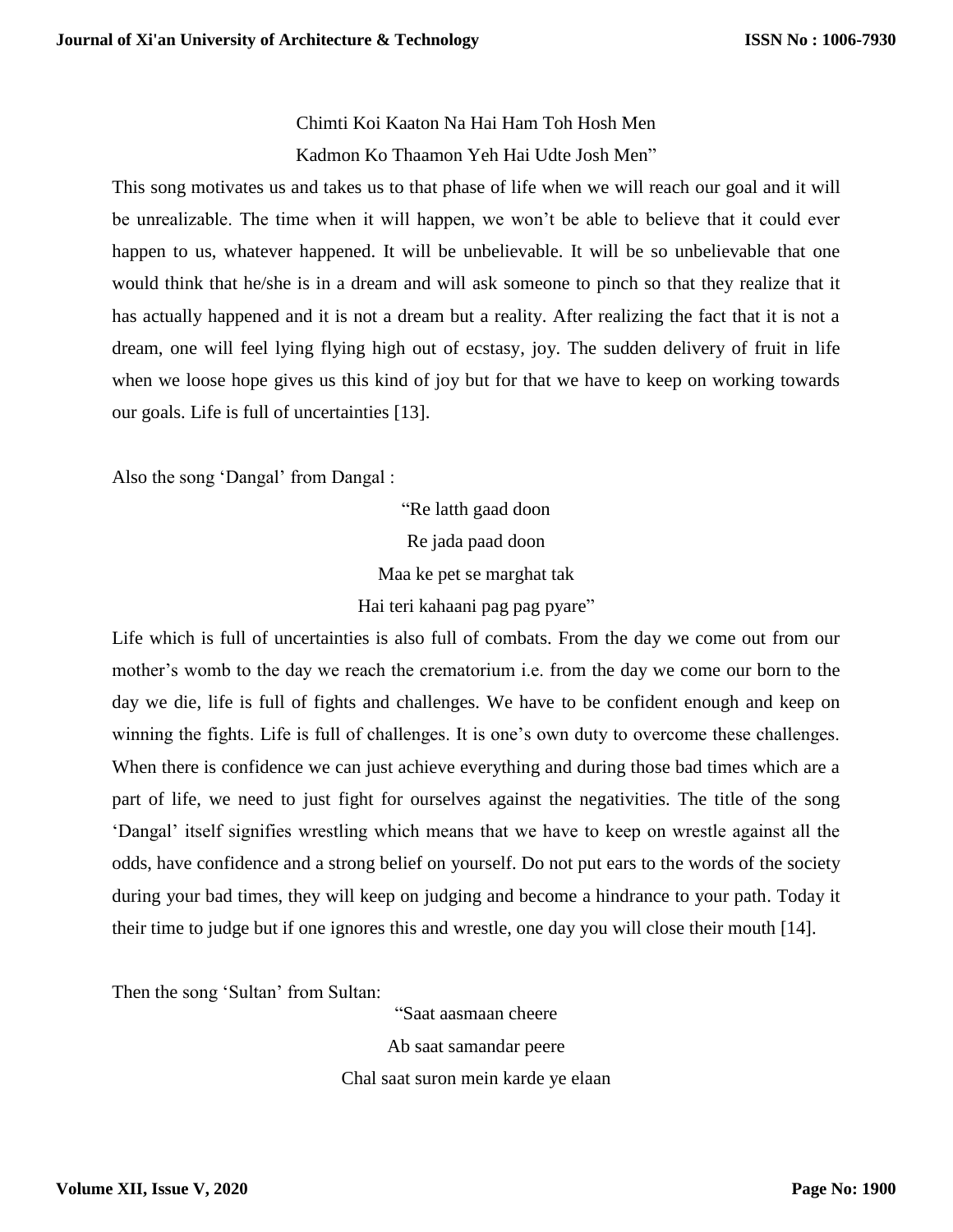Himmat hai toh roko Aur zurrat hai toh baaton Re aaj hatheli pe rakhdi hai jaan

This song is for motivation during fights or workouts. It tries to convey that one should not loose and fight everything that becomes a barrier to their win. Even if fate is on the path, one should twist its hand and fight for their win. It encourages us to fight with so power that one should pierce into the seven skies and drink all the seven seas for more power. Treat yourself and be so confident that no one has the audacity to stop. No one should have the courage to stop and if one dares to do it then let them do it but is so confident that your life should be within the grab of your palms [15].

## **Conclusion:**

Song and music from ages have been successfully a productive form of communication with the society out there and the lyrics have created an immense effect in transporting this communication. Still the chance for investigating on the effect lyrics perform in well-being is widely is in less use. There is a relationship between lyrics and pragmatic mindset. It's not that there are no negative effects generated from the lyrics. But according to the researches done, positive effects has won the battle. The lyrics have the ability to increase at least two of the five factors of well-being. It can be increased just be hearing to meaningful, motivational, encouraging lyrics caused by the song's potential to create an impact on the mind and influence the sentiments.

By trying to fantasize a universe with no music and song itself gives such a gloomy impression. If this very fantasy would have been the reality then none of us would like it. The very thought of such absurd things can make a person realize how much a music and song especially the meaningful, motivational lyrics is important to our life. The effect that it causes within us, irrespective of the duration is of much concern. Even if there is a sudden closure of this industry will make people get a mini attack which have been with us for ages.

The lyrics of the song can be a self representation of the society and the lyricists too. But he or she writes it in such a way that it reaches to the hearts of the society. The lyricist writes on behalf of the society, their mood so that it can be grasped well and be engrossed in. lyricist dwells into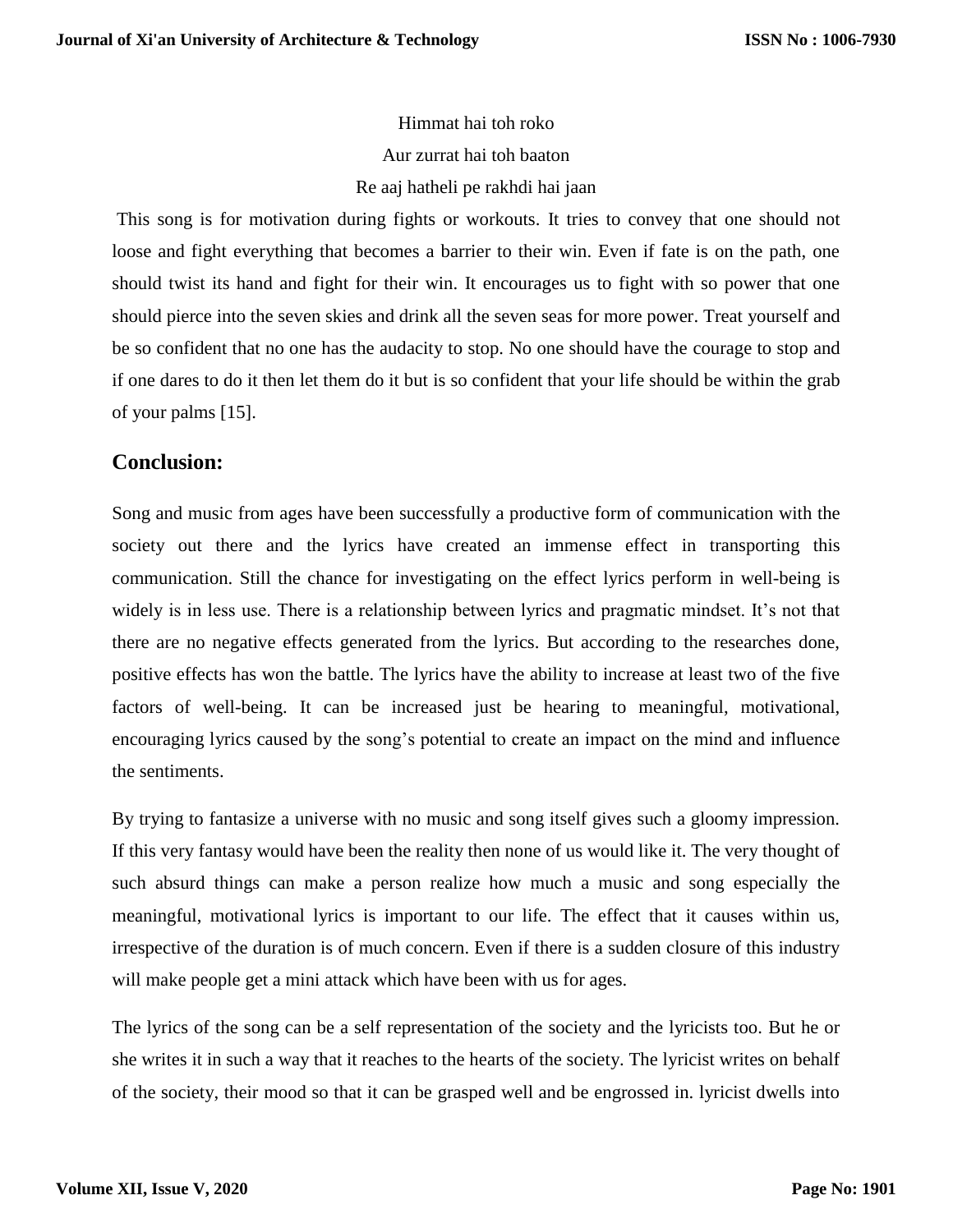the mind of the beings they study the current mood of the mass so that it can be uplifted and these very lyrics have the ability to change our mood and also to take back a person to a certain period of time which helps in reminiscing some fond memories attached to the song. It's not that all lyrics can motivate people in the same way because all do not have the same taste buds. Generally the present generation has a different taste of music than their parent, but of course not all.

The lyrics which helps us boost our mind just by hearing to it is also helping the lyricist to earn money from it by writing the songs which is also giving him or her happiness and motivating to write more. Also when the song becomes a hit it motivates the lyricist to write more. Hence it is seen that lyrics have the ability to motivate the inhabitants of the universe directly and indirectly.

# **References:**

[1] Ransom, P.F. (2015). Message in the Music: Do Lyrics Influence Well-Being? : Penn Libraries, Pp 1

[2] Apoorva, G.D. (2018). Towards Understanding Bollywood Lyrics : IIT Hyderabad, Pp 1

[3] Patra, B.G., Bandhopadhyay,S. (2015), Mood Classification of Hindi Songs based on Lyrics : Researchgate, Pp 261

[4] Gill, R. (2018). Music, Songs and Motivation: [www.motivationyou.com](http://www.motivationyou.com/)

[5] Rehman, N.S. (2016). The Role of Music In Hindi Cinema : researchgate, Vol No 12, Pp 320

[6] <https://www.filmyquotes.com/songs/2977>

[7]<http://www.bollymeaning.com/2018/06/kar-har-maidan-fatah-sanju-lyrics.html>

- [8]<https://www.filmyquotes.com/songs/2525>
- [9]<https://www.bollynook.com/en/lyrics/17198/brothers-anthem/>
- [10]<http://www.bollymeaning.com/2017/07/lakshya-to-har-haal-mein-paana-hai.html>
- [11]<https://lyricsraag.com/apna-time-ayega-meaning-in-english-translations/>